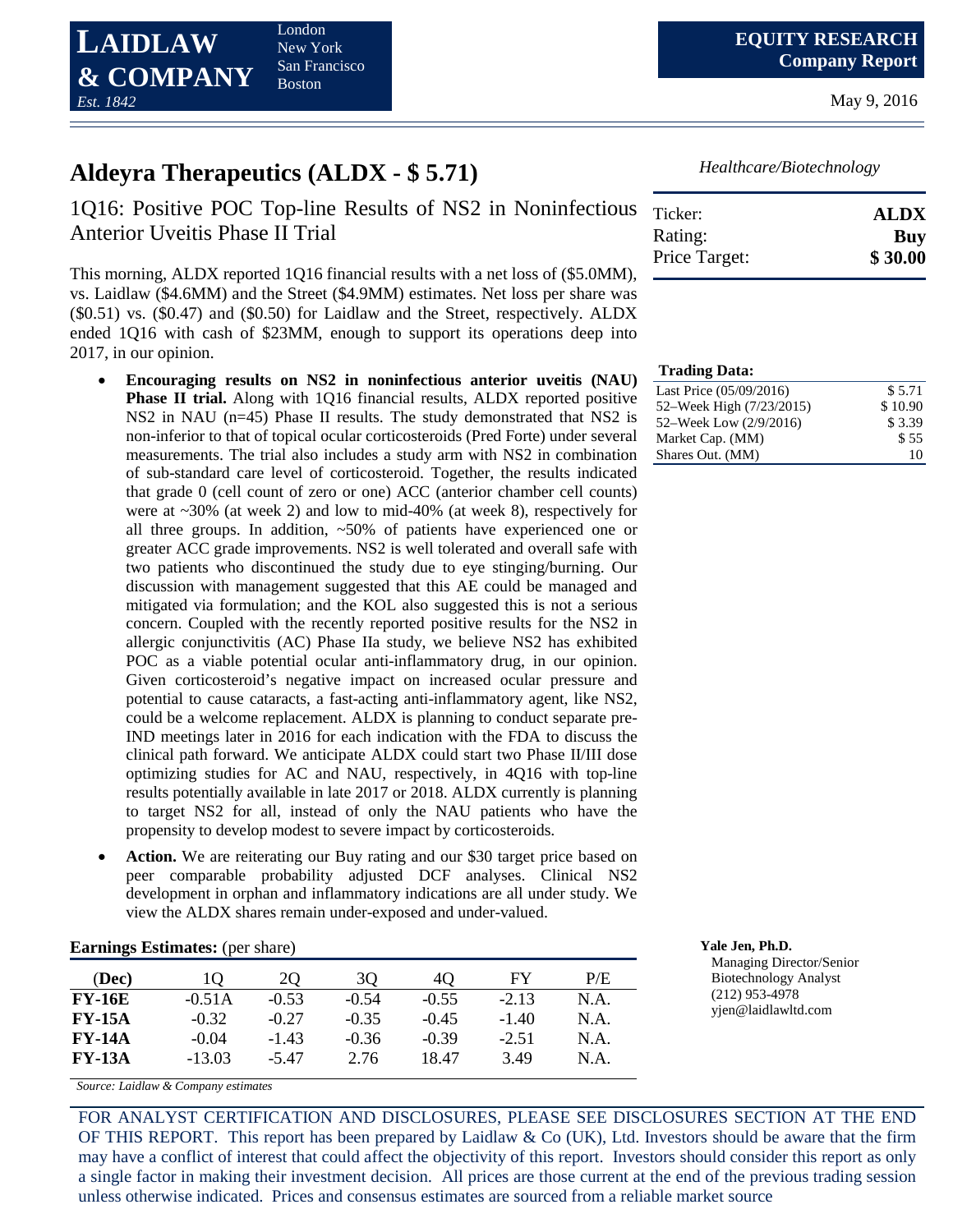• **NS2 demonstrated non-inferiority in efficacy vs. topical ocular corticosteroids (Pred Forte).** The Phase II study demonstrated that clinical outcomes of NS2 vs. corticosteroids are similar in three measurements: anterior chamber cell counts (ACC) of grade 0 (cell count of zero or one) in week two and week eight; and ACC improvement of at least one grade (Figure 1). In addition, for patients inadequately treated, rescue medication rates were similar between NS2 and corticosteroids, with rescue medication required in 20%, 38% and 25% for NS2, corticosteroids and combination therapy treated patients.

|                                      | NS <sub>2</sub><br>$(n=15)$ | <b>Pred Forte</b><br>$(n=13)$ | $NS2 +$<br><b>Pred Forte</b><br>$(n=16)$ |
|--------------------------------------|-----------------------------|-------------------------------|------------------------------------------|
| Week 2 Cell Grade 0                  | 5(33%)                      | 4(31%)                        | 5(31%)                                   |
| Week 8 Cell Grade 0                  | 6 (40%)                     | 6(46%)                        | 7 (44%)                                  |
| $\geq$ 1 Cell Grade Reduction        | 8 (53%)                     | 6(46%)                        | 8 (50%)                                  |
| <b>Rescue Medication</b><br>Required | 3(20%)                      | 5(38%)                        | 4 (25%)                                  |

### **Figure 1: Clinical efficacy of NS2 is non-distingishable to that of corticosteroid**

*Source: Company presentation*



#### **Figure 2: ACC changs over time from baseline based on mITT**

*Source: Company presentation*

#### **Table 1: Estimated and reported 1Q16 results**

| <b>1Q16 Estimates and Reported Results</b>     |                                 |                                 |           |  |  |  |
|------------------------------------------------|---------------------------------|---------------------------------|-----------|--|--|--|
| (\$,000)                                       | <b>Laidlaw Estimate</b>         | <b>Consensus</b>                |           |  |  |  |
| Total revenue                                  | \$0.0                           | \$0.0                           | \$0.0     |  |  |  |
| <u> Total op. profit (loss)</u><br>R&D<br>SG&A | (\$4,544)<br>\$3,268<br>\$1,276 | (\$4,967)<br>\$3,511<br>\$1,456 | (\$5,000) |  |  |  |
| <b>EPS</b>                                     | (\$0.47)                        | (\$0.51)                        | (\$0.50)  |  |  |  |
| Net income (loss)                              | $(\$4,572)$                     | (\$4,967)                       | (\$4,900) |  |  |  |

*Source: Bloomberg, SEC filings and Laidlaw and Co.*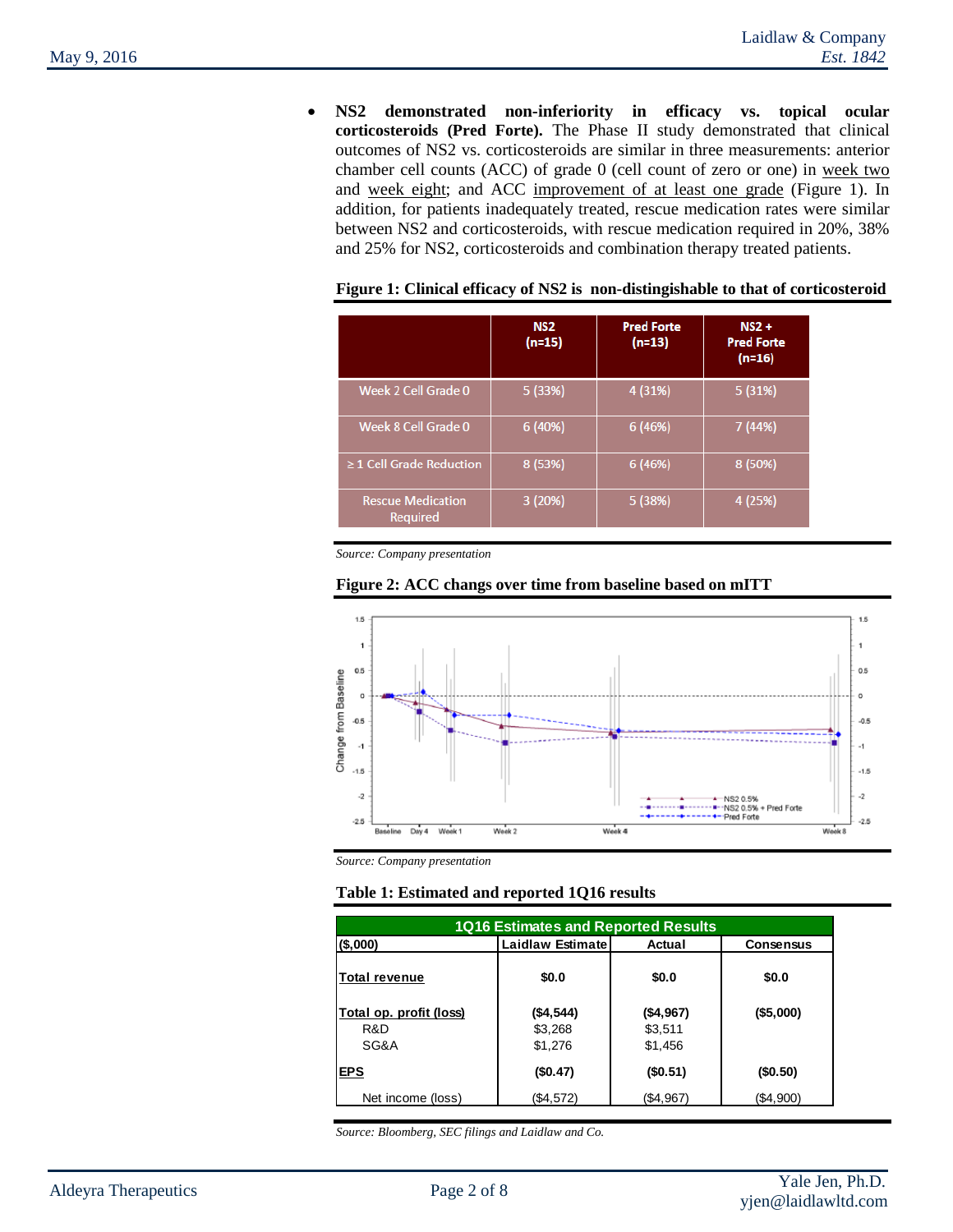# Anticipated milestones in 2016 and beyond

| <b>Product</b>                  | <b>Indication</b>                                                               | <b>Event</b>                                                                      | <b>Timing</b> | <b>Importance</b> |
|---------------------------------|---------------------------------------------------------------------------------|-----------------------------------------------------------------------------------|---------------|-------------------|
| NS <sub>2</sub> cream           |                                                                                 | Sjögren-Larsson Syndrome (SLS) Potentially report Phase II study top-line results | 3Q16          | ****              |
| NS2 eyedrop                     |                                                                                 | Potentially conduct pre-IND meeting with the<br><b>FDA</b>                        | 2H16          | ***               |
|                                 | Noninfectious anterior uveitis                                                  | Potentially start Phase II/III dose-optimizing trial                              | 4Q16          | ***               |
|                                 |                                                                                 | Potentially report Phase II/III study top-line<br>results                         | 2017          | ****              |
|                                 |                                                                                 | Potentially conduct pre-IND meeting with the<br><b>FDA</b>                        | 2H16          | ***               |
|                                 | Allergic conjunctivitis                                                         | Potentially start Phase II/III dose-optimizing trial                              | 4Q16          | ***               |
|                                 |                                                                                 | Potentially report Phase II/III study top-line<br>results                         | 2017          | ****              |
| Systemic delvered<br>$(IV)$ NS2 | Succinic Semi-aldehyde                                                          | Potentially report pre-clinical data                                              | 2016          | ***               |
|                                 | Dehydrogenase (SSADH)<br>Deficiency, CNS disorders of<br>SLS and /or autoimmune | Potentially to start Phase I studies                                              | 2H16          | ****              |
|                                 | disorders                                                                       | Potentially to start Phase II studies                                             | 2017          | ***               |

*\*\*\*\* / \*\*\*\*\* Major catalyst event that could impact share price very significantly while \*\*\* event is more informative* 

*Source: Laidlaw & Company and company presentation*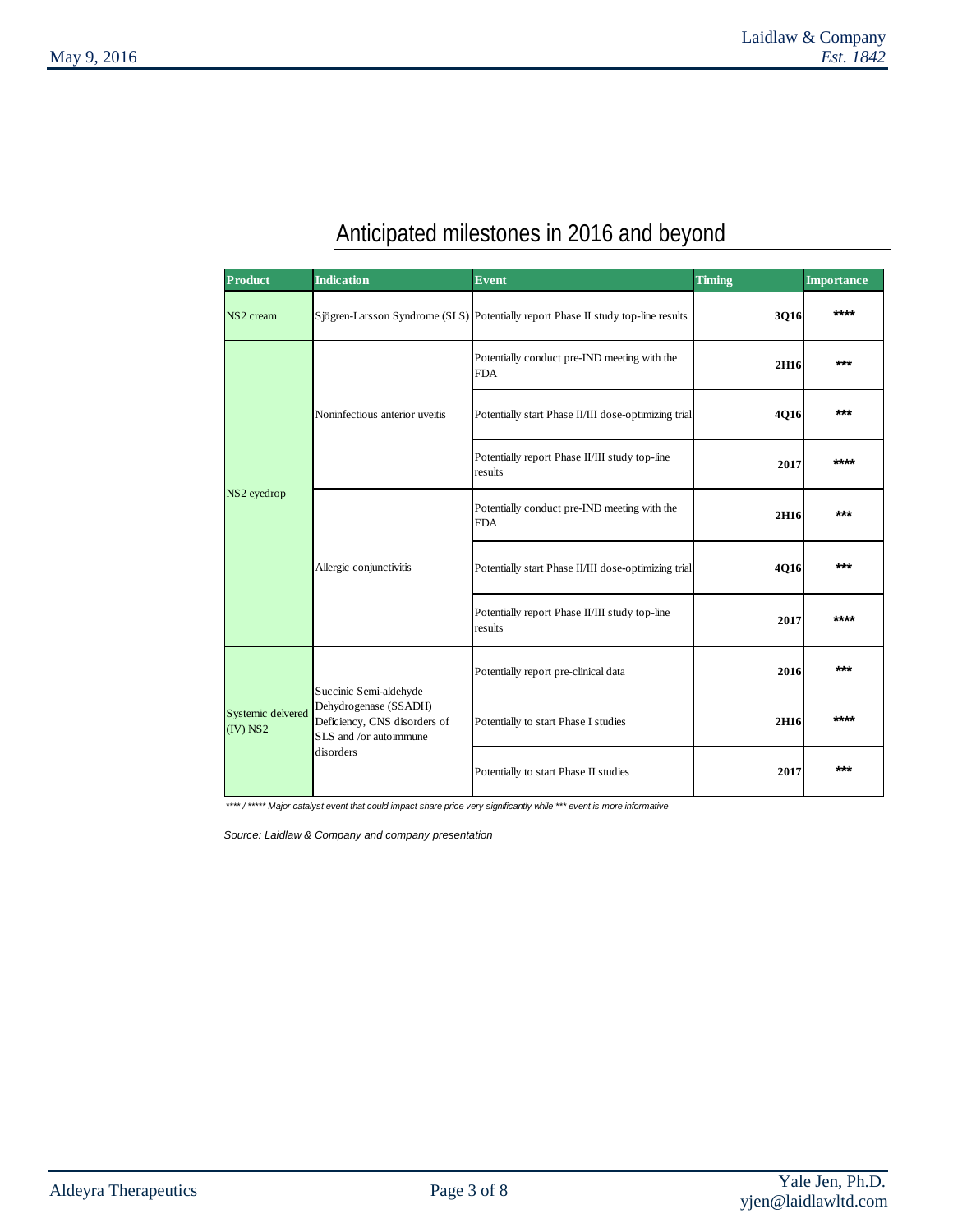# Major Risks

**Risks of clinical study failure could have a major impact on ALDX share value.** Although promising aspects of the company's lead products, NS2 in the two indications under clinical trials; it remains too early to predict the safety and efficacy from the two ongoing Phase II studies. The clinical validation for these programs has not been established. The success of the each study could illustrate NS2 treatment potential of separate disease areas. It is important that one or both studies demonstrate a positive outcome in order to increase the company's assets and shareholder value. Negative results of either of the Phase II studies could impair shareholder value. Further, should these programs further advance into later clinical stage development, it remains too early to predict any potential success of such clinical trials. In SLS, it is possible that elevated fatty alcohol, instead of elevated aldehyde, affects the progression of the disease. If so, NS2 might not have the therapeutic effect on of elevated fatty alcohol levels. We view this to be a very modest risk, however.

**Products may not be approved or reach anticipated sales.** Aldeyra's current pipeline products have exhibited the potential to generate positive clinical outcomes from current and future trials. However it remains too early to project whether any of these products will be approved by regulatory agencies. Even if the products were to enter the market, sales could be significantly below projections due to the specific product label under approval, physician consensus for prescribing the drug, changes of treatment paradigms, entrance of competitors, and possibly the changes in pricing flexibility and payer reimbursement. A revenue outlook below expectations could also negatively affect ALDX shareholder value.

**Limited product offering and further validation of technology represent limited diversification to investors.** The major technology platform of ALDX is aldehyde trapping and the company currently has only one drug, NS2, in two different delivery forms, in clinical studies. As such, ALDX has a very concentrated product offering portfolio and hence, exhibits limited diversification for investors. In addition, although aldehyde trapping is a novel and logical approach in drug development, it remains too early to gain greater buy-in within medical and investor communities since clinical validation remains very limited.

**Additional financings could dilute shareholder value.** Although the company currently has ~\$17MM (pro forma) cash after recent financing, ALDX could need more financial resources going forward if they want to expand and further develop its pipeline. Should the product not receive FDA approval, or product revenue does not reach expectations; the company might need to issue new equity to raise additional cash. Under such a scenario, the share value of existing shareholders could be diluted.

**Limited trading liquidity limits shareholder options.** Given ALDX shares only entered the public market recently; daily trading volume and name recognition are relatively modest. With relatively illiquid trading volume, shareholders wanting to increase or reduce their positions in a volatile stock market may face constraints.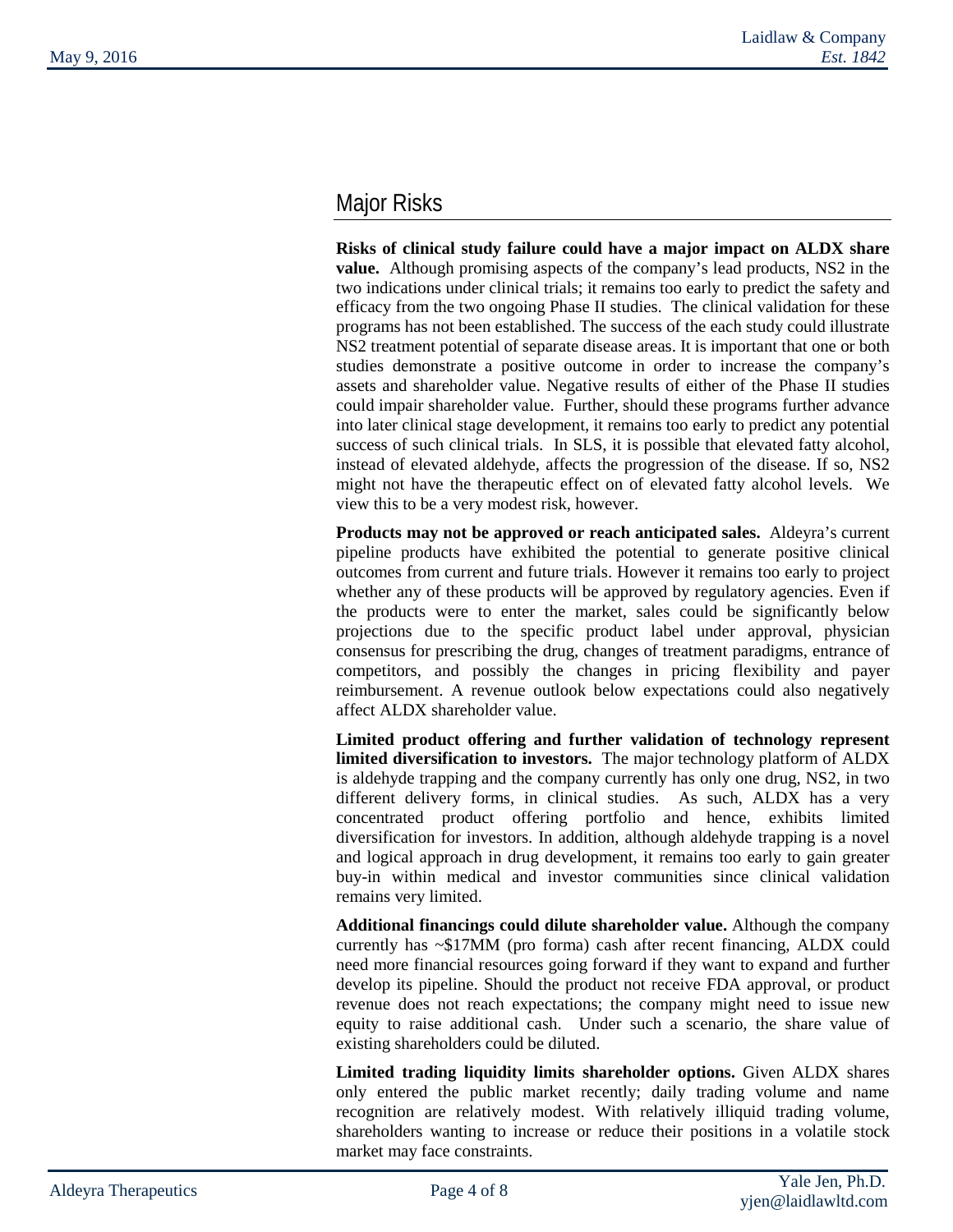# **Aldeyra Therapeutics – Income Statement**

| $A$ iusyla Therapeutics – income Statement                                                                                                                                                                             |                                                  |                                                           |                                            |                                           |                                           |                                                  |                                                    |                                                            |                                             |                                                          |                                                   |
|------------------------------------------------------------------------------------------------------------------------------------------------------------------------------------------------------------------------|--------------------------------------------------|-----------------------------------------------------------|--------------------------------------------|-------------------------------------------|-------------------------------------------|--------------------------------------------------|----------------------------------------------------|------------------------------------------------------------|---------------------------------------------|----------------------------------------------------------|---------------------------------------------------|
| (\$'000)                                                                                                                                                                                                               | 2014                                             | 2015                                                      | <b>1Q16</b>                                | 2Q16E                                     | 3Q16E                                     | 4Q16E                                            | 2016E                                              | 2017E                                                      | 2018E                                       | 2019E                                                    | 2020E                                             |
| Revenue<br>Product revenue<br>Other revenue                                                                                                                                                                            | $\mathbf{O}$<br>$\overline{0}$                   | $\overline{0}$<br>$\mathbf 0$                             |                                            |                                           |                                           |                                                  | $\mathbf 0$<br>$\mathbf 0$                         | 1,492<br>$\mathbf{O}$                                      | 12,162<br>$\mathbf{O}$                      | 49,287<br>$\mathbf{0}$                                   | 123,139<br>$\mathbf{0}$                           |
| Total revenue                                                                                                                                                                                                          | $\Omega$                                         | $\Omega$                                                  |                                            |                                           |                                           |                                                  | $\Omega$                                           | 1,492                                                      | 12,162                                      | 49,287                                                   | 123,139                                           |
| Costs of goods<br>Gross sales<br>Research and development                                                                                                                                                              | 3,708                                            | 7,574                                                     | 3,511                                      | 3,757                                     | 3,870                                     | 3,947                                            | 15,086                                             | 134<br>1,358<br>17,047                                     | 1,095<br>11,067<br>18,582                   | 4,436<br>44,851<br>20,254                                | 11,083<br>112,057<br>21,874                       |
| General and administrative<br>Marketing and sales                                                                                                                                                                      | 3,563                                            | 4,415                                                     | 1,456                                      | 1,470                                     | 1,485                                     | 1,529                                            | 5,940                                              | 6,771<br>15,000                                            | 7,110<br>16,500                             | 7,465<br>25,575                                          | 7,839<br>26,854                                   |
| <b>Total Operating Expenses</b><br>Operating Incomes (losses)                                                                                                                                                          | 7,271<br>(7, 271)                                | 11,989<br>(11, 989)                                       | 4,967<br>(4, 967)                          | 5,227<br>(5, 227)                         | 5,355<br>(5, 355)                         | 5,477<br>(5, 477)                                | 21,026<br>(21, 026)                                | 38,819<br>(37, 461)                                        | 42,192<br>(31, 125)                         | 53,294<br>(8, 443)                                       | 56,567<br>55,490                                  |
| Change in fair value of preferred stock warrant liabilities<br>Change in fair value of convertible preferred stock rights and rig<br>Value provided in excess of issuance price of Series B convert<br>Interest income | 2,328<br>$\mathbf 0$<br>$\mathbf 0$<br>$\Omega$  | $\mathbf 0$<br>$\overline{0}$<br>$\overline{0}$<br>11     | 25                                         | 24                                        | 23                                        | 22                                               | $\mathbf 0$<br>$\mathbf{O}$<br>$\mathbf{O}$<br>94  | $\mathbf 0$<br>$\overline{0}$<br>$\overline{0}$<br>103     | $\mathbf{O}$<br>$\Omega$<br>$\Omega$<br>113 | $\mathbf 0$<br>$\mathbf{0}$<br>$\mathbf{O}$<br>125       | $\Omega$<br>$\mathbf{0}$<br>$\mathbf{0}$<br>125   |
| Other expenses<br>Interest expense<br>Total Other Income (Expense)<br>Net loss and comprehensive loss                                                                                                                  | (244)<br>2.083<br>(5, 187)                       | $\overline{0}$<br>(113)<br>(102)<br>(12,091)              | (25)<br>(0)<br>(4, 967)                    | (25)<br>(1)<br>(5, 228)                   | (25)<br>(2)<br>(5, 357)                   | (25)<br>(3)<br>(5,480)                           | $\mathbf{O}$<br>(100)<br>(6)<br>(21, 032)          | $\mathbf{O}$<br>(100)<br>3<br>(37, 458)                    | $\mathbf{O}$<br>(100)<br>13<br>(31, 111)    | $\mathbf{O}$<br>(100)<br>25<br>(8, 418)                  | $\mathbf{O}$<br>(100)<br>25<br>55,515             |
| Accretion of preferred stock<br>Allocation of undistributed earnings to preferred stockholders<br>Deemed dividend<br>Tax                                                                                               | (333)<br>$\mathbf 0$<br>(4,054)<br>$\mathbf{0}$  | $\mathbf{O}$<br>$\overline{0}$<br>$\mathbf 0$<br>$\Omega$ |                                            |                                           |                                           |                                                  | $\mathbf 0$<br>$\mathbf 0$<br>$\Omega$<br>$\Omega$ | $\mathbf{O}$<br>$\overline{0}$<br>$\mathbf{O}$<br>$\Omega$ | $\mathbf{O}$<br>0<br>0<br>$\Omega$          | $\mathbf{O}$<br>$\mathbf{O}$<br>$\mathbf{O}$<br>$\Omega$ | $\mathbf{0}$<br>$\Omega$<br>$\Omega$<br>(20, 540) |
| Net Income (Loss)                                                                                                                                                                                                      | (9, 574)                                         | (12,091)                                                  | (4, 967)                                   | (5, 228)                                  | (5, 357)                                  | (5,480)                                          | (21, 032)                                          | (37, 458)                                                  | (31, 111)                                   | (8, 418)                                                 | 34,974                                            |
| Net Income (Loss) Applicable to Common Shareholders<br>Net Earnings (Losses) Per Share-Basic<br>Net Earnings (Losses) Per Share-Diluted                                                                                | (9, 574)<br>(\$2.51)<br>(\$3.09)                 | (12,091)<br>(\$1.40)<br>(\$1.40)                          | (4, 967)<br>(\$0.51)<br>(\$0.51)           | (5, 228)<br>(\$0.53)<br>(\$0.53)          | (5, 357)<br>(\$0.54)<br>(\$0.54)          | (5,480)<br>(\$0.55)<br>(\$0.55)                  | (21, 032)<br>(\$2.13)<br>(\$2.13)                  | (37, 458)<br>(\$3.16)<br>(\$3.16)                          | (31, 111)<br>(\$2.42)<br>(\$2.42)           | (8, 418)<br>(\$0.61)<br>(\$0.61)                         | 34,974<br>\$2.35<br>\$2.35                        |
| Shares outstanding-basic<br>Shares outstanding-diluted                                                                                                                                                                 | 3,818<br>3,851                                   | 8,634<br>8,634                                            | 9,713<br>9,713                             | 9,813<br>9,813                            | 9,913<br>9,913                            | 10,013<br>10,013                                 | 9,863<br>9,863                                     | 11,863<br>11,863                                           | 12,863<br>12,863                            | 13,863<br>13,863                                         | 14,863<br>14,863                                  |
| Margin Analysis (% of Sales/Revenue)                                                                                                                                                                                   |                                                  |                                                           |                                            |                                           |                                           |                                                  |                                                    |                                                            |                                             |                                                          |                                                   |
| Costs of goods<br>R&D<br>SG&A<br>Operating Income (loss)<br>Net Income                                                                                                                                                 | <b>NA</b><br><b>NA</b><br><b>NA</b><br><b>NA</b> | <b>NA</b><br><b>NA</b><br><b>NA</b><br><b>NA</b>          | NA.<br><b>NA</b><br><b>NA</b><br><b>NA</b> | NA<br><b>NA</b><br><b>NA</b><br><b>NA</b> | NA<br><b>NA</b><br><b>NA</b><br><b>NA</b> | <b>NA</b><br><b>NA</b><br><b>NA</b><br><b>NA</b> | <b>NA</b><br><b>NA</b><br><b>NA</b><br><b>NA</b>   | 9%<br>1142%<br>454%<br>$-2511%$<br>$-2510%$                | 9%<br>153%<br>58%<br>$-256%$<br>$-256%$     | 9%<br>41%<br>15%<br>$-17%$<br>$-17%$                     | 9%<br>18%<br>6%<br>45%<br>28%                     |
| Financial Indicator Growth Analysis (YoY%)                                                                                                                                                                             |                                                  |                                                           |                                            |                                           |                                           |                                                  |                                                    |                                                            |                                             |                                                          |                                                   |
| <b>Total Revenue</b><br>R&D<br>SG&A<br>Marketing and sales                                                                                                                                                             | <b>NA</b><br>140%<br>67%                         | <b>NA</b><br>104%<br>24%                                  | <b>NA</b><br>209%<br>50%                   | <b>NA</b><br>201%<br>54%                  | <b>NA</b><br>86%<br>18%                   | <b>NA</b><br>27%<br>25%                          | <b>NA</b><br>99%<br>35%                            | <b>NA</b><br>13%<br>14%                                    | 715%<br>9%<br>5%<br>10%                     | 305%<br>9%<br>5%<br>55%                                  | 150%<br>8%<br>5%<br>5%                            |
| Operating Income (Losses)<br>Pretax Income<br>Net Income                                                                                                                                                               | 98%<br>$-140%$<br>-963%                          | 65%<br>133%<br>26%                                        | 136%<br>132%<br>132%                       | 137%<br>134%<br>134%                      | 60%<br>59%<br>59%                         | 26%<br>25%<br>25%                                | 75%<br>74%<br>74%                                  | 78%<br>78%<br>78%                                          | $-17%$<br>$-17%$<br>$-17%$                  | $-73%$<br>$-73%$<br>$-73%$                               | $-757%$<br>-759%<br>$-515%$                       |
| <b>EPS</b>                                                                                                                                                                                                             | $-172%$                                          | $-44%$                                                    | 60%                                        | 100%                                      | 56%                                       | 22%                                              | 52%                                                | 48%                                                        | $-23%$                                      | $-75%$                                                   | $-487%$                                           |

**Yale Jen, Ph.D. 212-953-4978**

*Source: Bloomberg LP; Company reports; Laidlaw & Company estimates*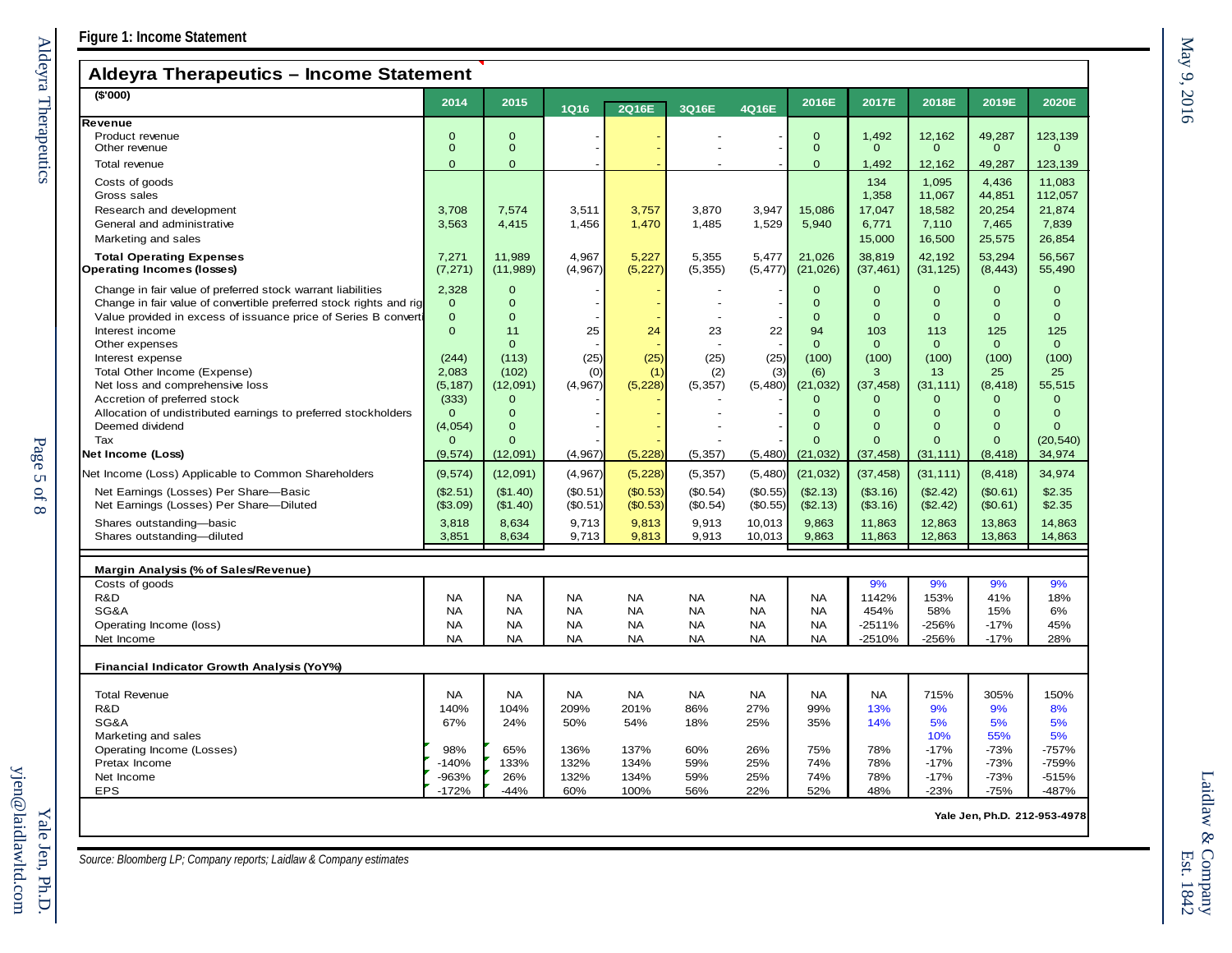# **ANALYST CERTIFICATION**

The analyst responsible for the content of this report hereby certifies that the views expressed regarding the company or companies and their securities accurately represent his personal views and that no direct or indirect compensation is to be received by the analyst for any specific recommendation or views contained in this report. Neither the author of this report nor any member of his immediate family or household maintains a position in the securities mentioned in this report.

## **EQUITY DISCLOSURES**

For the purpose of ratings distributions, regulatory rules require the firm to assign ratings to one of three rating categories (i.e. Strong Buy/Buy-Overweight, Hold, or Underweight/Sell) regardless of a firm's own rating categories. Although the firm's ratings of Buy/Overweight, Hold, or Underweight/Sell most closely correspond to Buy, Hold and Sell, respectively, the meanings are not the same because our ratings are determined on a relative basis against the analyst sector universe of stocks. An analyst's coverage sector is comprised of companies that are engaged in similar business or share similar operating characteristics as the subject company. The analysis sector universe is a sub-sector to the analyst's coverage sector, and is compiled to assist the analyst in determining relative valuations of subject companies. The composition of an analyst's sector universe is subject to change over time as various factors, including changing market conditions occur. Accordingly, the rating assigned to a particular stock represents solely the analyst's view of how that stock will perform over the next 12-months relative to the analyst's sector universe.

#### *Additional information available upon request.*

‡ Laidlaw & Company has received compensation from the subject company for investment banking services in the past 12 months and expects to receive or intends to seek compensation for investment banking services from the company in the next three months.

# **RATINGS INFORMATION**



**Source: Laidlaw & Company Created by: Blue-Compass.net**

| Laidlaw & Company Rating System* |                                                                                      | % of Companies<br><b>Under Coverage</b> | % of Companies for which Laidlaw & Company<br>has performed services for in the last 12 months |                  |  |
|----------------------------------|--------------------------------------------------------------------------------------|-----------------------------------------|------------------------------------------------------------------------------------------------|------------------|--|
|                                  |                                                                                      | <b>With This Rating</b>                 | <b>Investment Banking</b>                                                                      | <b>Brokerage</b> |  |
| <b>Strong Buy</b><br>(SB)        | Expected to significantly outperform the sector over 12<br>months.                   | $0.00\%$                                | $0.00\%$                                                                                       | $0.00\%$         |  |
| Buy(B)                           | Expected to outperform the sector average over 12 months.                            | 66.67%                                  | 27.78%                                                                                         | 2.78%            |  |
| Hold(H)                          | Expected returns to be in line with the sector average over 12<br>months.            | $0.00\%$                                | $0.00\%$                                                                                       | $0.00\%$         |  |
| Sell (S)                         | Returns expected to significantly underperform the sector<br>average over 12 months. | $0.00\%$                                | $0.00\%$                                                                                       | $0.00\%$         |  |

# **ADDITIONAL COMPANIES MENTIONED**

## **ADDITIONAL DISCLOSURES**

As of the date of this report, neither the author of this report nor any member of his immediate family or household maintains an ownership position in the securities of the company (ies) mentioned in this report.

This report does not provide individually tailored investment advice and has been prepared without regard to the individual financial circumstances and objectives of persons who receive it. Laidlaw & Co (UK), Ltd. recommends that investors independently evaluate particular investments and strategies, and encourages investors to seek the advice of a financial adviser. The appropriateness of a particular investment or strategy will depend on an investor's individual circumstances and objectives. The securities, instruments, or strategies discussed in this report may not be suitable for all investors, and certain investors may not be eligible to purchase or participate in some or all of them. This report is not an offer to buy or sell or the solicitation of an offer to buy or sell any security/instrument or to participate in any particular trading strategy.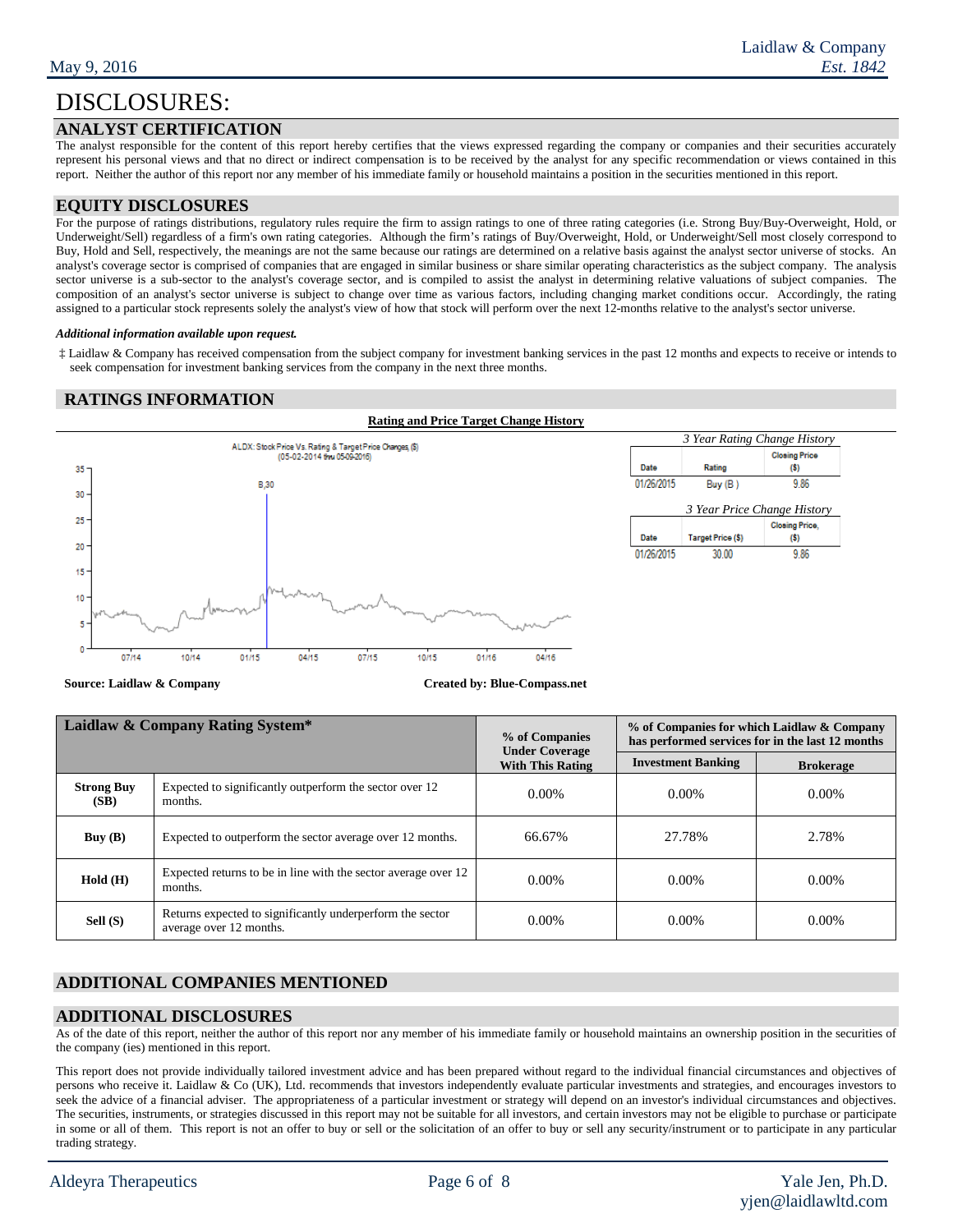Associated persons of Laidlaw & Co (UK), Ltd not involved in the preparation of this report may have investments in securities/instruments or derivatives of securities/instruments of companies mentioned herein and may trade them in ways different from those discussed in this report. While Laidlaw & Co (UK), Ltd., prohibits analysts from receiving any compensation. Bonus or incentive based on specific recommendations for, or view of, a particular company, investors should be aware that any or all of the foregoing, among other things, may give rise to real or potential conflicts of interest.

With the exception of information regarding Laidlaw & Co (UK), Ltd. this report is based on public information. Laidlaw & Co (UK), Ltd makes every effort to use reliable, comprehensive information, but we make no representation that it is accurate or complete and it should not be relied upon as such. Any opinions expressed are subject to change and Laidlaw & Co (UK), Ltd disclaims any obligation to advise you of changes in opinions or information or any discontinuation of coverage of a subject company. Facts and views presented in this report have not been reviewed by, and may not reflect information known to, professionals in other Laidlaw & Co (UK), Ltd business areas. Laidlaw & Co (UK), Ltd associated persons conduct site visits from time to time but are prohibited from accepting payment or reimbursement by the company of travel expenses for such visits. The value of and income from your investments may vary because of changes in interest rates, foreign exchange rates, default rates, prepayment rates, securities/instruments prices. market indexes, operational or financial conditions of companies or other factors. There may be time limitations on the exercise of options or other rights in securities/instruments transactions. Past performance is not necessarily a guide to future performance. Estimates of future performance are based on assumptions that may not be realized. If provided, and unless otherwise stated, the closing price on the cover page is that of the primary exchange for the subject company's securities/instruments.

Any trademarks and service marks contained in this report are the property of their respective owners. Third-party data providers make no warranties or representations of any kind relating to the accuracy, completeness, or timeliness of the data they provide and shall not have liability for any damages of any kind relating to such data. This report or any portion thereof may not be reprinted, sold or redistributed without the written consent of Laidlaw & Co (UK), Ltd. This report is disseminated and available primarily electronically, and, in some cases, in printed form.

The information and opinions in this report were prepared by Laidlaw & Co (UK), Ltd. For important disclosures, please see Laidlaw & Co (UK), Ltd.'s disclosure website at www.Laidlawltd.com, or contact your investment representative or Laidlaw & Co (UK), Ltd at 546 Fifth Ave, 5th Floor, New York, NY 10036 USA.

© 2016 Laidlaw & Co. (UK), Ltd.